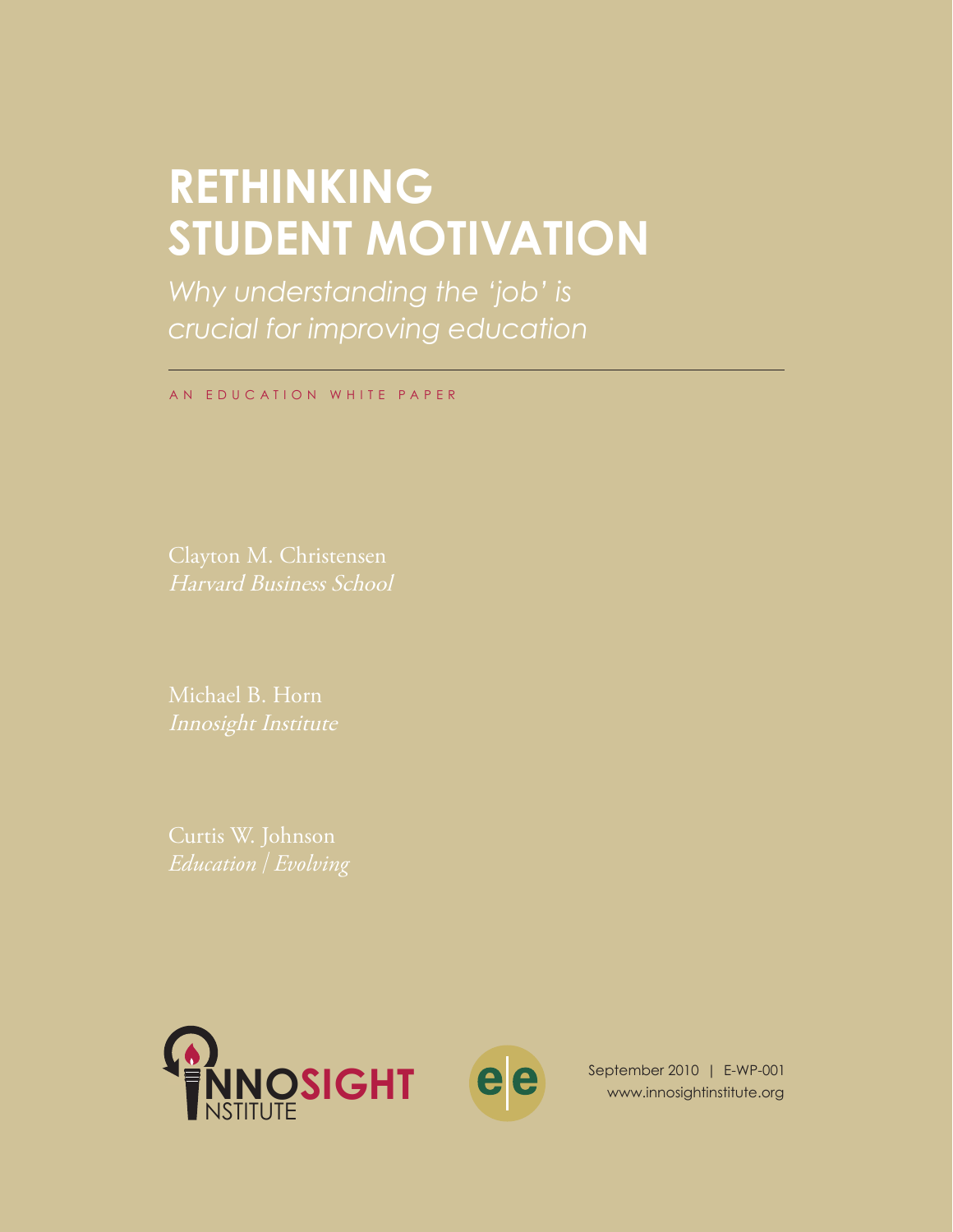# **RETHINKING STUDENT MOTIVATION**

*Why understanding the 'job' is crucial for improving education*

*This white paper is adapted from the forthcoming second edition of* Disrupting Class: How Disruptive Innovation Will Change the Way the World Learns *(McGraw-Hill, September 2010) by Clayton M. Christensen, Michael B. Horn, and Curtis W. Johnson.*

**I** n most school reform efforts the focus is on the schools. The question we typically ask is, "Why aren't schools performing as they should?" Perhaps a key reason we're so dissatisfied with the state of public K-12 education is that we've been asking the wrong question. If we asked instead, "Why aren't students learning?" perhaps we might see things that others have yet to perceive. After all, it's the children's performance that should concern us. The performance of a school is little more than the sum of the performance of its students.

In *Disrupting Class* we explained that prosperity is a bittersweet reward. Poverty often serves as an extrinsic motivator for some students, as it causes them to endure monolithic, batch teaching of subjects like math and science. When prosperity has removed this source of motivation, the solution must be to make learning intrinsically motivating. Student-centric learning will play a key role in addressing this challenge. The purpose of this paper is to draw upon another model from our research on innovation to dive more deeply into students' motivation to learn. If children are motivated to learn and if we enable each one to learn effectively, we will have an education system with a great performance record. As the late educator Jack Frymier often said, "If the kids want to learn, we couldn't stop 'em. If they don't, we can't make 'em."

The challenge of student motivation is a pervasive and increasingly problematic barrier to improving students' learning. Whether it is manifest as inattentive ennui on the faces of affluent suburban students, attendance and drop-out problems in inner-city schools, or simply "forgotten" homework assignments, making students excited to learn is a challenge that most have not cracked. Teachers and parents "offer" education, but many students are not buying what is being offered.<sup>1</sup> A few outlier parents, teachers, and schools actually seem to have solved the motivation problem, but in most of these instances their solutions haven't yet seemed to scale as if there is a secret sauce in student motivation that defies codification.

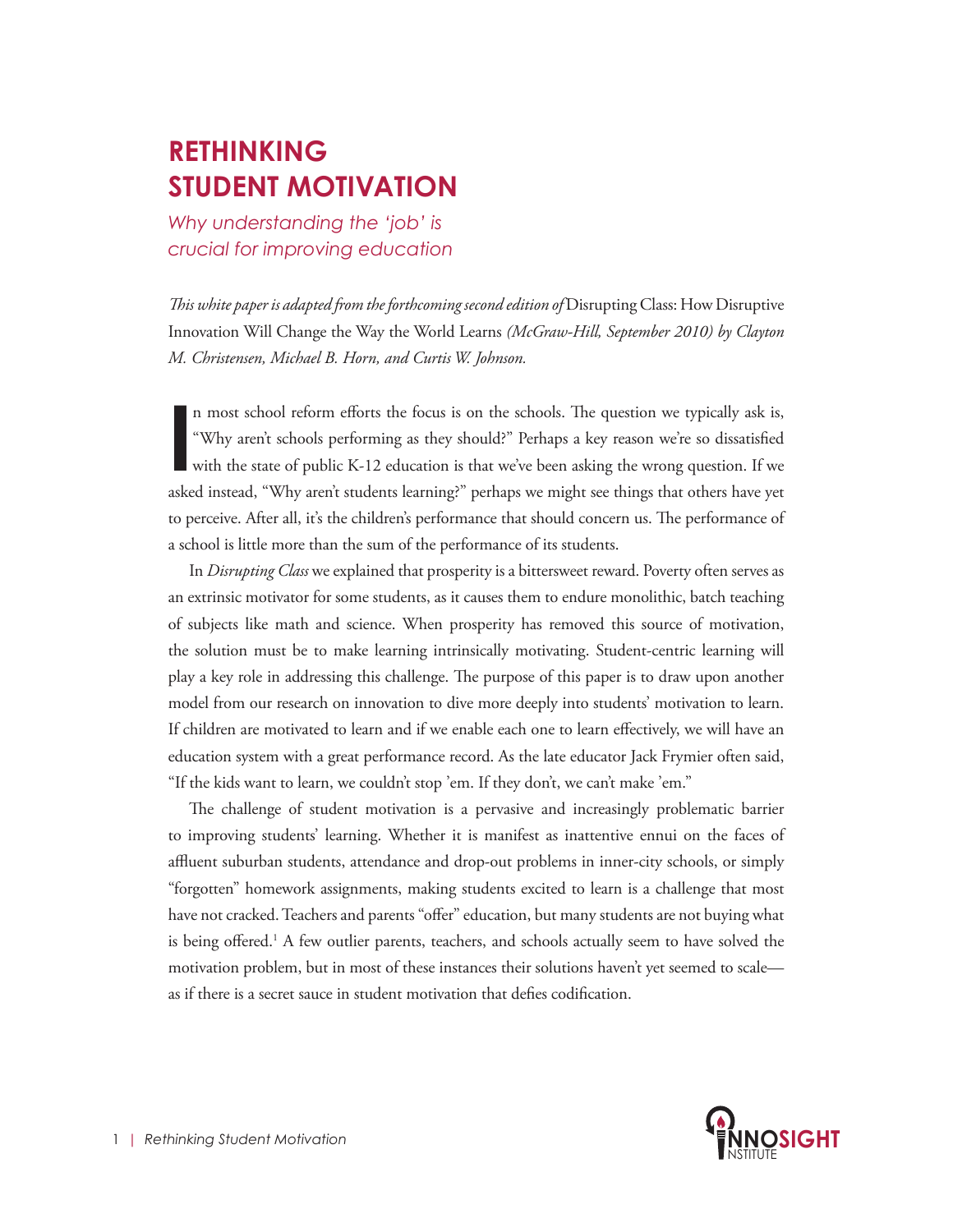## **Motivating customers to buy in other contexts**

Most marketers behave as if the world is structured by product category or by customer category. The problem of motivating customers to buy what companies are trying to sell them is not a problem that is unique to education. Over 75 percent of all new products and services that established companies launch into their markets fail. Year after year those that champion and fund the development of these products are convinced that if the products are "good," demand for them will materialize. If demand is insufficient, a typical solution is to make the product even better, in the belief that the reason customers were not motivated to buy the original version is that it wasn't yet good enough. Rarely do subsequent improvements right a sinking ship, however. Why is it so hard to crack the puzzle of customer motivation?

A model from our research on innovation goes a long way toward explaining why the inability to anticipate customer motivation correctly is such a common cause of failure in innovation in general. And specifically, this model can help us see the danger in our tendency to blame students' poor performance on a simple lack of motivation, without questioning whether waning motivation might be the result of deeper causal factors. As we did in *Disrupting Class,* we first describe and illustrate the model in the context of corporate innovation, and then examine the challenge of student motivation through the lens of this model.

# **The importance of getting segmentation right**

The way that companies choose to define market segments influences which products they develop, determines the features they incorporate in those products, defines who the customer is and isn't, and shapes how they take the products to market. Segmentation schemes define who is and is not framed as a competitor and how large specific market opportunities are believed to be. In other words, the market segmentation scheme that companies adopt is a decision of vast consequence. Yet many managers give little thought to whether their segments-inuse—which is essentially their theory of the structure of their markets—are leading their marketing efforts in the right direction.

Most marketers behave as if the world is structured by product category or by customer category. Auto companies, for example, typically segment their markets by product category: there are sub-compacts, compacts, mid-sized, and full-sized sedans; minivans, SUVs, luxury cars, sport cars, light trucks, and many more. They can tell you how big each segment is, how fast it is growing, and who has what market share. Other companies (and these are not mutually exclusive) frame

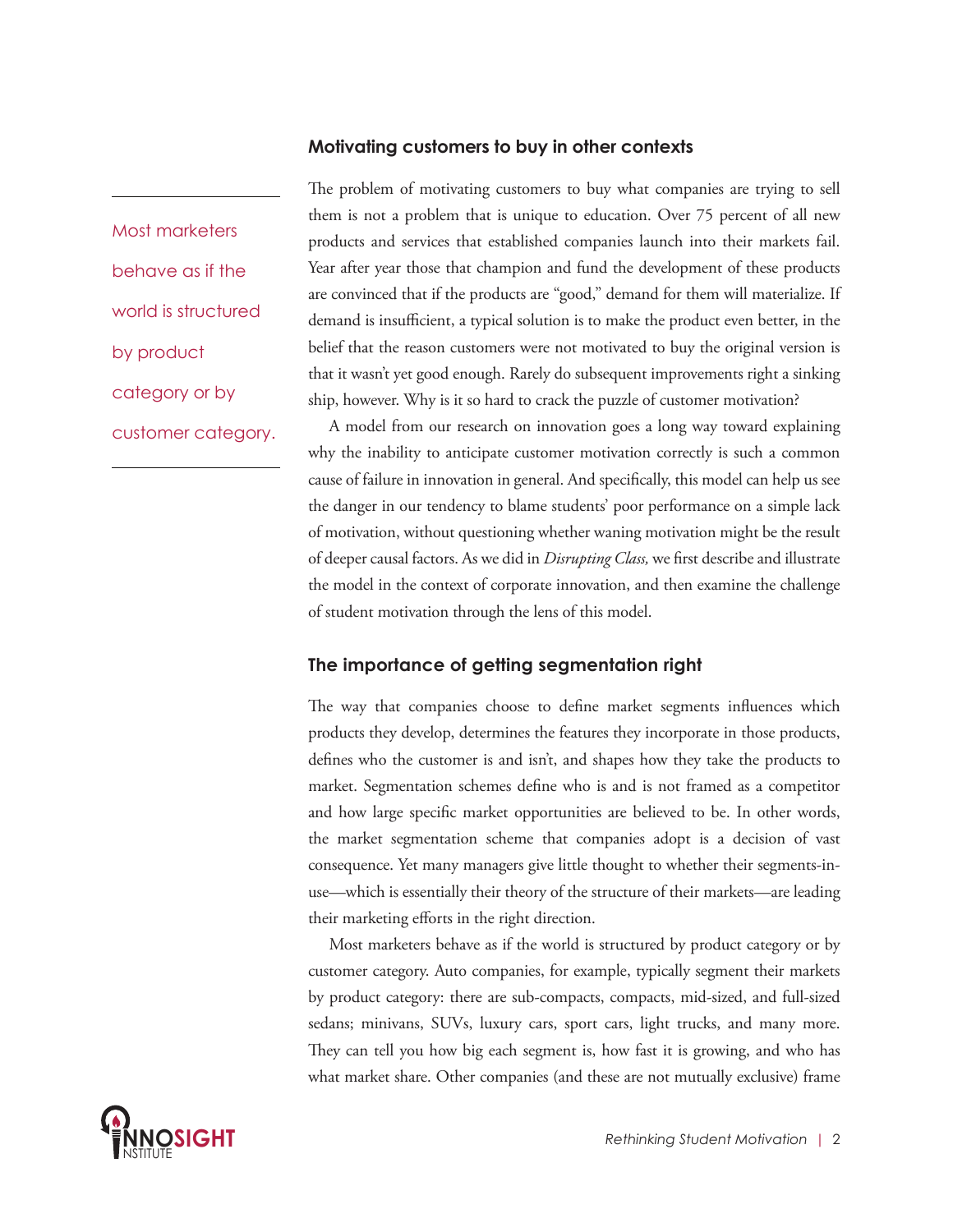their market's structure in terms of customer characteristics by using demographic attributes like age, gender, marital status, and income level. Business-to-business (B2B) enterprises typically use corporate demographics like small, medium, and large enterprises or industry "verticals" to define the structure of their markets. The reason these choices are salient to innovation is that they define the targets, in terms of customers and competitors, for the innovation. Slicing markets along these dimensions makes sense because when you're inside the company looking out on the market, this indeed is how it appears to be structured. What is more, when data is collected about the size of markets, it comes structured by product and customer category because that is the easiest way to collect and analyze data.

Segmentation schemes such as these are static, in that customers' behaviors change far more often than their demographics do. The segment between the ages of 18–34 is often used in consumer marketing, for example. But it lasts 17 years—during which time attitudes, behaviors, and needs change dramatically. Demographic data cannot explain why a man takes a date to a movie on one night, but orders in pizza to watch a DVD from Netflix the next.

The reason why it often seems difficult to explain whether a customer within a given demographic category will buy a new product from within a given product category is that from the customers' perspective, the market is not structured by product and customer category. Rather, customers just find themselves needing to get things done. Jobs arise in their lives that demand resolution, and they hire products or services to help them do these jobs. Marketers who seek to develop products and services that their customers will buy predictably need to see the world through the eyes of those customers. This means that they need to understand the basic job that their customers are confronting and the results they need to achieve for which their products might be hired as a solution. In other words, the job, and not the customer or the product, should be the fundamental element of a marketer's understanding.

Most of the "home runs" of marketing history occurred when people sensed the fundamental job that customers were trying to do—and then found a way to help more people do it more effectively, conveniently, and affordably. The strikeouts and singles of marketing history, in contrast, generally have been the result of developing products with better features and functions than other products in the same category, or of attempting to decipher what the average customer in a demographic wants.

Demographic data cannot explain why a man takes a date to a movie one night, but orders in pizza to watch a DVD from Netflix the next.

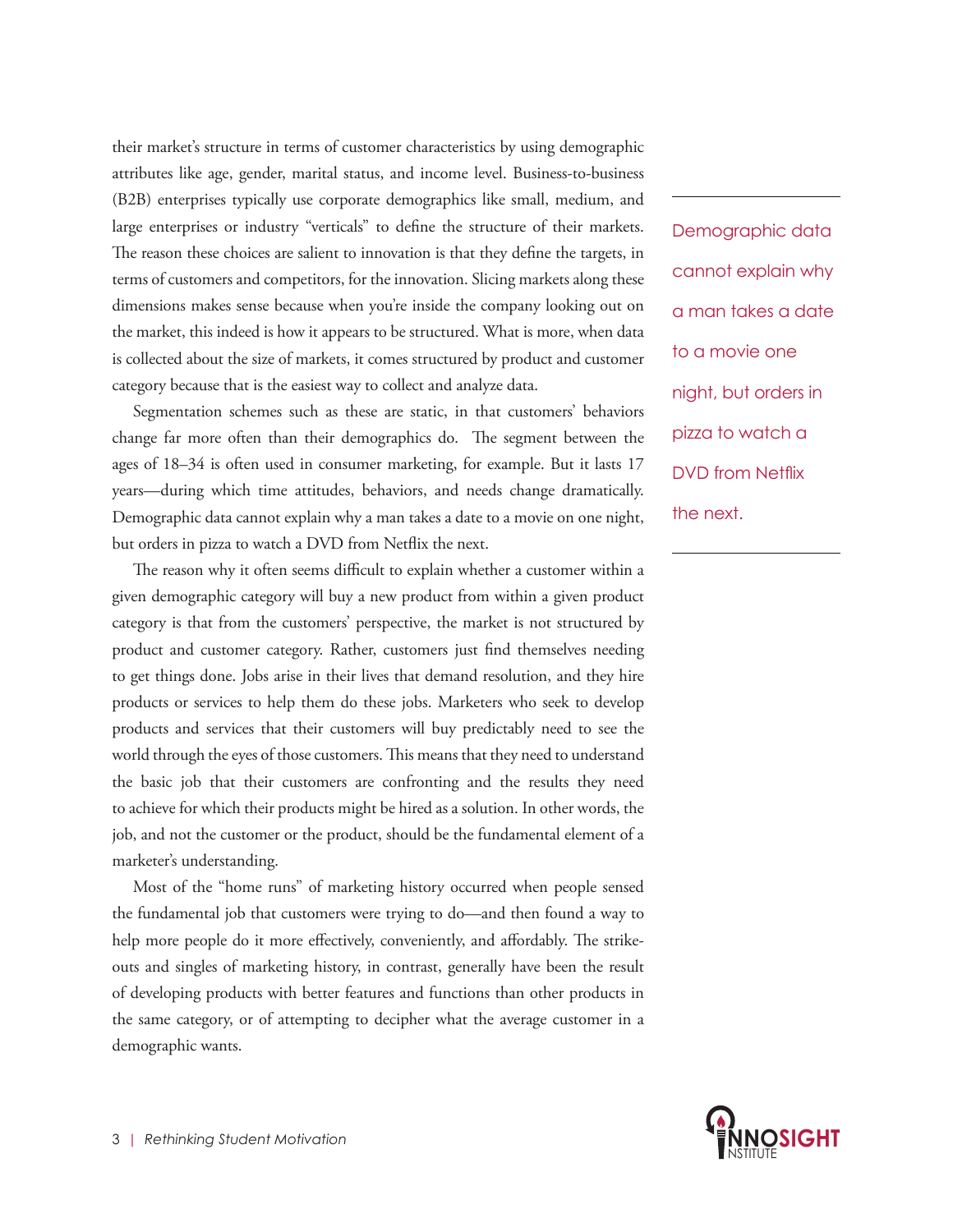A job is the fundamental problem a customer needs to resolve in a given situation. To illustrate what a job is and how much clearer the path to successful innovation can be when marketers understand the job, we'll offer illustrations from the fast food and photography industries where companies traditionally have segmented their markets by product and customer categories, but would benefit greatly if they segmented by job.

#### *Hiring milkshakes*

A fast-food restaurant some time ago resolved to improve sales of its milkshakes.<sup>2</sup> Its marketers first defined the market segment by product—milkshakes—and then refined it further by profiling the customer most likely to buy milkshakes. Next they invited people who fit this profile to evaluate whether making the shakes thicker, cheaper, or chunkier would satisfy them better. The panelists gave clear feedback, but the consequent improvements to the product had no impact on sales.

A new researcher then spent a long day in a restaurant to understand the jobs that customers were trying to get done when they "hired" a milkshake. He chronicled what each was wearing, when they bought their milkshake, what other products the customers purchased, whether they were alone or with a group, and whether they consumed it on the premises or drove off with it. He was surprised to find that nearly half of all milkshakes were purchased in the early morning. These customers almost always were alone; they did not buy anything else; and they promptly got in their cars and drove off with their milkshakes.

To understand what job these early-morning customers were hiring the milkshake to do, the researcher returned the next morning and confronted these customers as they left the restaurant, milkshake in hand, and essentially asked (in language that they would understand), "Excuse me, but could you please tell me what job you were trying to do when you came here to hire that milkshake?" As they struggled to answer, he helped them by asking, "Think about a recent time when you were in the same situation, needing to get the same job done, but you didn't come here to hire a milkshake. What did you hire?" Most of them, it turned out, bought it to do a similar job: They faced a long, boring commute and needed something to keep that extra hand busy and to make the commute more interesting. They weren't yet hungry, but knew that they'd be hungry by 10 a.m.; they wanted to consume something now that would stave off hunger until noon. And they faced constraints: They were in a hurry, they were wearing work clothes, and they had (at most) one free hand.

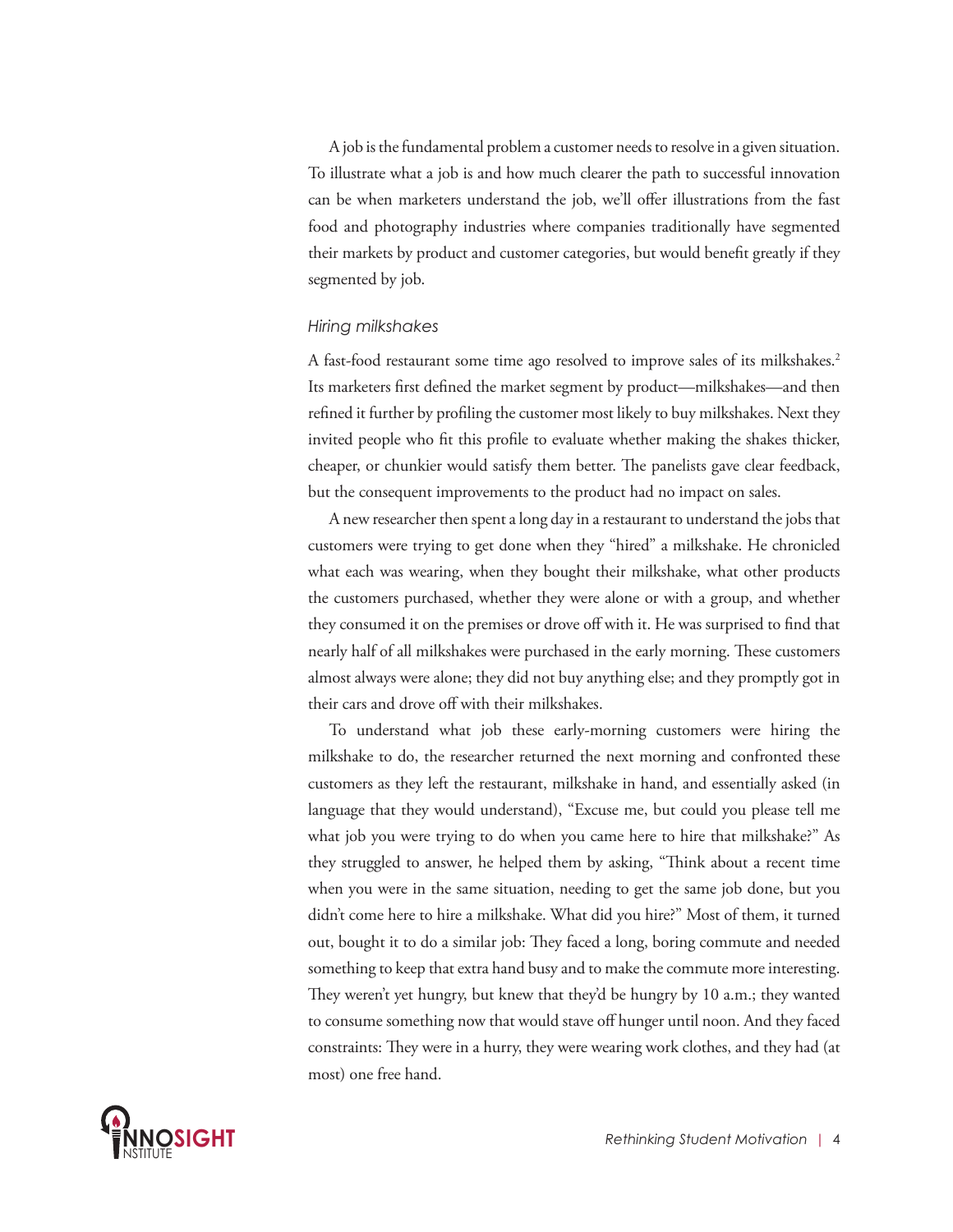In response to the researcher's query about what other products they hired to do this job, the customers realized that sometimes they bought bagels to do the job. But they were dry and tasteless. Spreading cream cheese on the bagels while driving caused serious problems. Sometimes these commuters bought a banana. But it didn't last long enough to solve the boring-commute problem, and they were starving by 10 a.m. Doughnuts were too sticky and made the steering wheel gooey. Candy bars made them feel guilty, and coffee didn't fill them up. The milkshake, it turned out, did the job better than any of these competitors. It took people 20 minutes to suck the viscous milkshake through the thin straw, which gave them something to do with that extra hand while they drove. They had no idea what the milkshake's ingredients were, but that didn't matter. All they knew was that at 10 a.m. on days when they had hired a milkshake, they didn't feel hungry. It didn't matter that it wasn't a healthy food because becoming healthy wasn't the job they were hiring the milkshake to do. And all of these characteristics fit cleanly in their cup-holder.

The researcher observed that, at other times of the day, parents often bought milkshakes, in addition to a complete meal, for their children. What job were the parents trying to do? They were exhausted from repeatedly having to say "No" to their kids. They hired milkshakes as an innocuous way to placate their children and feel like loving parents. The researchers observed that the milkshakes didn't do this job well though. They saw parents waiting impatiently after they had finished their own meal while their children struggled to suck the thick milkshake up through the thin straw.

Customers were hiring milkshakes for two very different jobs. But when marketers had asked a busy father who needs a time-consuming milkshake in the morning (and something very different later in the day) what attributes of the milkshake they should improve upon, and when his response was averaged with those of others in the same demographic segment, it led to a one-size-fits-none product that didn't do well either of the jobs it was being hired to do.

Once they understood the jobs that the customers were trying to do, however, it became clear how to improve the milkshake to do the job even better, and which improvements were irrelevant. How could they better tackle the boring morning commute job? Make the shake even thicker so that it would last longer. Swirl in tiny chunks of fruit so that the drivers would occasionally suck chunks into their mouths, which would add a dimension of unpredictability and anticipation to their monotonous morning routine. Just as important, they could move the dispensing

But when the father's response was averaged with those in the same demographic, it led to a one-sizefits-none product that did neither job well.

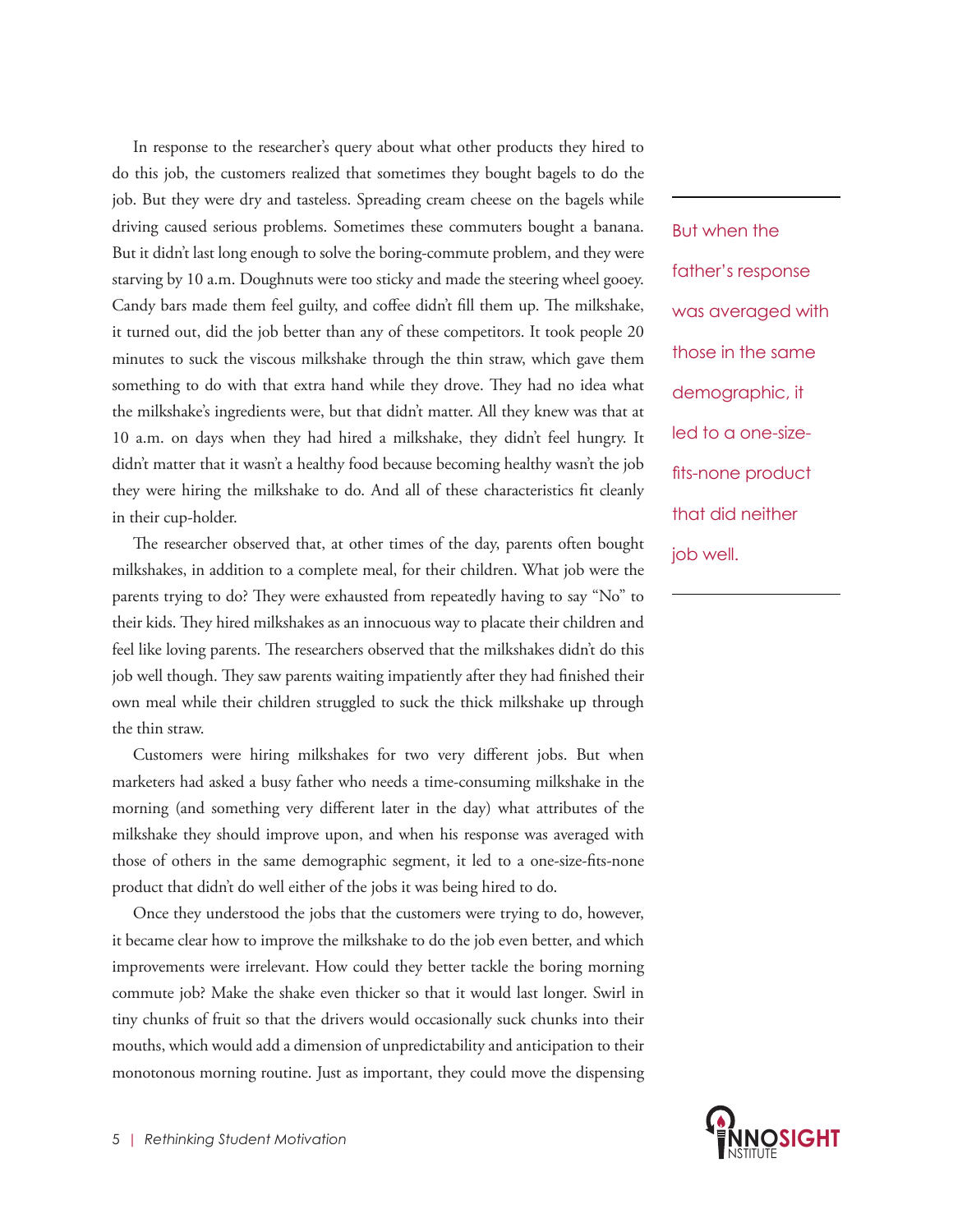machine in front of the counter and sell customers a prepaid swipe card so that they could dash in, gas up and go, without getting stuck in the drive-through lane. Addressing the other job-to-be-done would entail a very different product, of course.

#### *Hiring photos*

It is easy for marketers to become confused by thinking that just because people *should* want to do something, they actually *will* do it. Accurately predicting what customers actually will buy and use typically requires that we watch what they do because we often are misled when we succumb to this logic of should do it equals will do it.

Recall, for illustration, what life was like before digital photography. We took our roll of film to a store to be developed. Most of us chose to get double prints because the second one was almost free, and in case one of the prints turned out to be especially good we wanted to be able to send that extra one to Grandma. When you picked the prints up, what did you do with them? You flipped through them, and then put them back in the envelope, which you then put in a box or drawer. The overwhelming majority of all photos that have ever been taken were only looked at once. Only the most conscientious people took the trouble to mount the most memorable photos in an album to look at again. The rest of us knew that we should keep albums, but we just didn't—or we planned to start tomorrow. If you watched what people did, it was very different from what they knew they should do or said they wanted to do.

When digital cameras emerged to disrupt film photography, companies offered several value propositions to camera users based on what the technology was capable of offering and what their market research said customers wanted. One was, "You can click 'attach,' and email photos to friends and family whenever something interesting or important happens!" Another was, "If you'll just take the time to learn how to upload these photos, you can edit the red eye out of all those pictures that you used to look at only once!" A third proposition was, "You can keep all those images in this online scrap book that makes it easy to sort, search, and print from your gallery of thousands of photos!"

If you watch what most digital camera users actually do, a large majority of them have not learned to use photo editing software and have not created online photo albums. Why? These just aren't things that were priorities in their lives before the new technology arrived. The feature that most digital camera users actually use is



It is easy for marketers to become confused by thinking that just because people *should* want to do something, they actually *will* do it.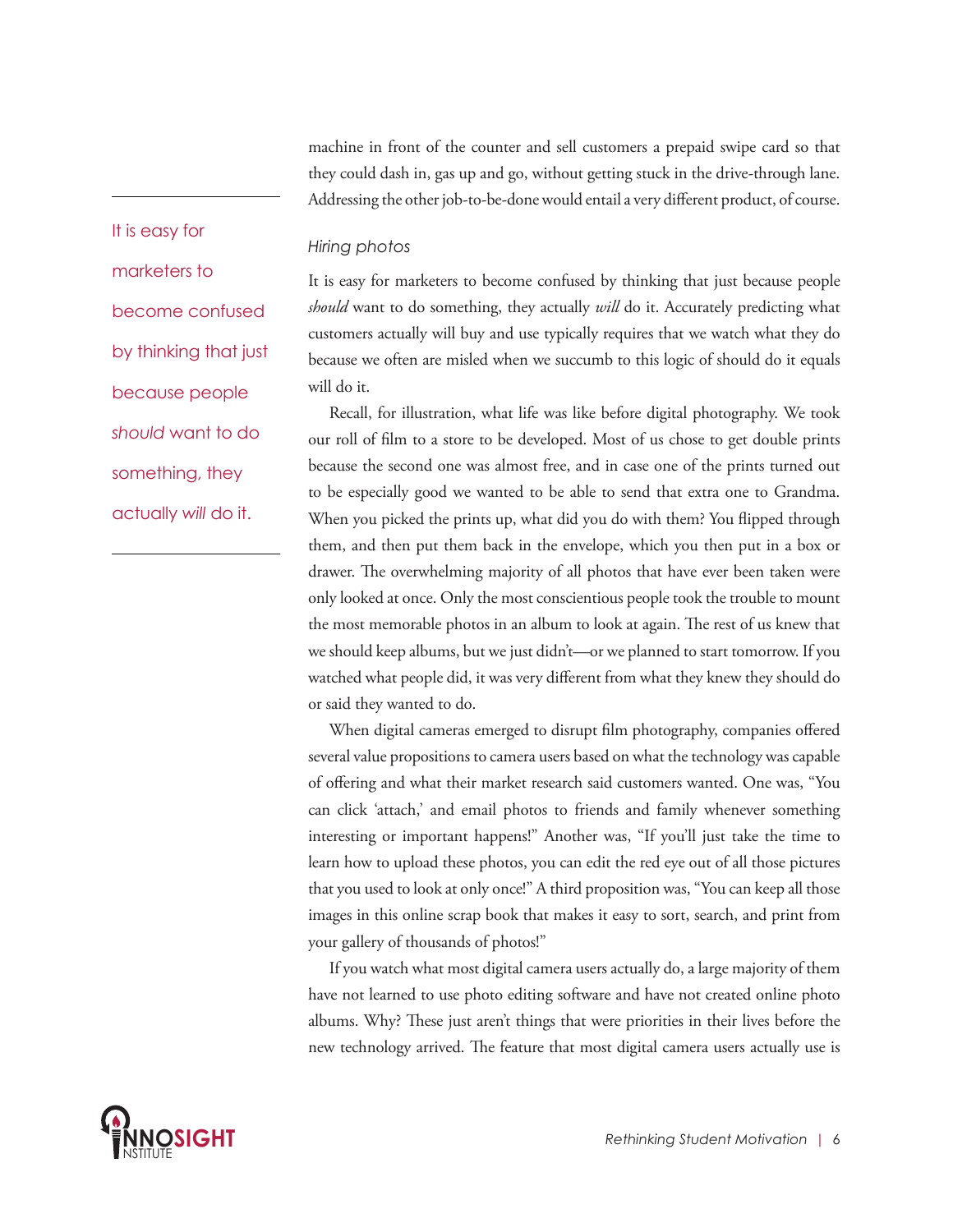the facility for emailing images to family and friends or for posting photos on social networking sites. Why? Because these uses represent the same job that they were trying to do when they ordered double prints and then mailed one of the copies to grandma. An innovation that makes it easier and cheaper for people to do what they're trying to do is what is called a killer app(lication). An innovation that makes it easier and cheaper for people to do what they're not trying to do, in contrast, faces an up-hill death march through knee-deep mud before it fails.

People who don't want to do something that they know they should do have marvelously inventive abilities to ignore that advice. They resolve to start tomorrow or conclude that it's OK if they just don't do it. We rationalize the rules to comply with our desired behavior. Marketers in every industry must confront this reality: Consumers demonstrate daily the propensity to prioritize what they want to accomplish, not what they are told they should accomplish. College students should be motivated to expand their learning by delving into the online expansions of their textbooks. Drivers should obey speed limits for their own good. But they don't. It's human behavior, not the behavior of diabetics, smokers, and the obese with which we're dealing. Most of us are frightfully guilty of believing that we don't need to follow certain rules that are demonstrably important for everyone else to follow.

One of the reasons why the jobs-to-be-done concept is proving to be powerful in directing successful innovation within so many companies is that it gets directly at the cause of action. The fact that someone is in a particular demographic segment is often correlated with a propensity to buy certain products and not others. But what causes the purchase is that the customer has a job that needs to be done.<sup>3</sup>

## **What jobs are students trying to do?**

We believe that a core reason why so many students languish unmotivated in school or don't come to class at all is that education isn't a job that they are trying to do. Education is something they might choose to hire to do the job—but it isn't the job. While we continue our research to understand this crucial question, we hypothesize that there are two core jobs that most students try to do every day: They want to feel successful and make progress, and they want to have fun with friends.<sup>4</sup> Just as the milkshake competes against bananas, doughnuts, bagels, candy bars, and coffee for the morning commute job, schools compete against gang membership as something that students can hire to experience success and to have fun with friends; dropping out of school, buying a car, and cruising around town; joining

Education isn't a job students are trying to do. Their jobs are:

- Feel successful
- Have fun with friends

NSTITUTE **NNOSIGHT**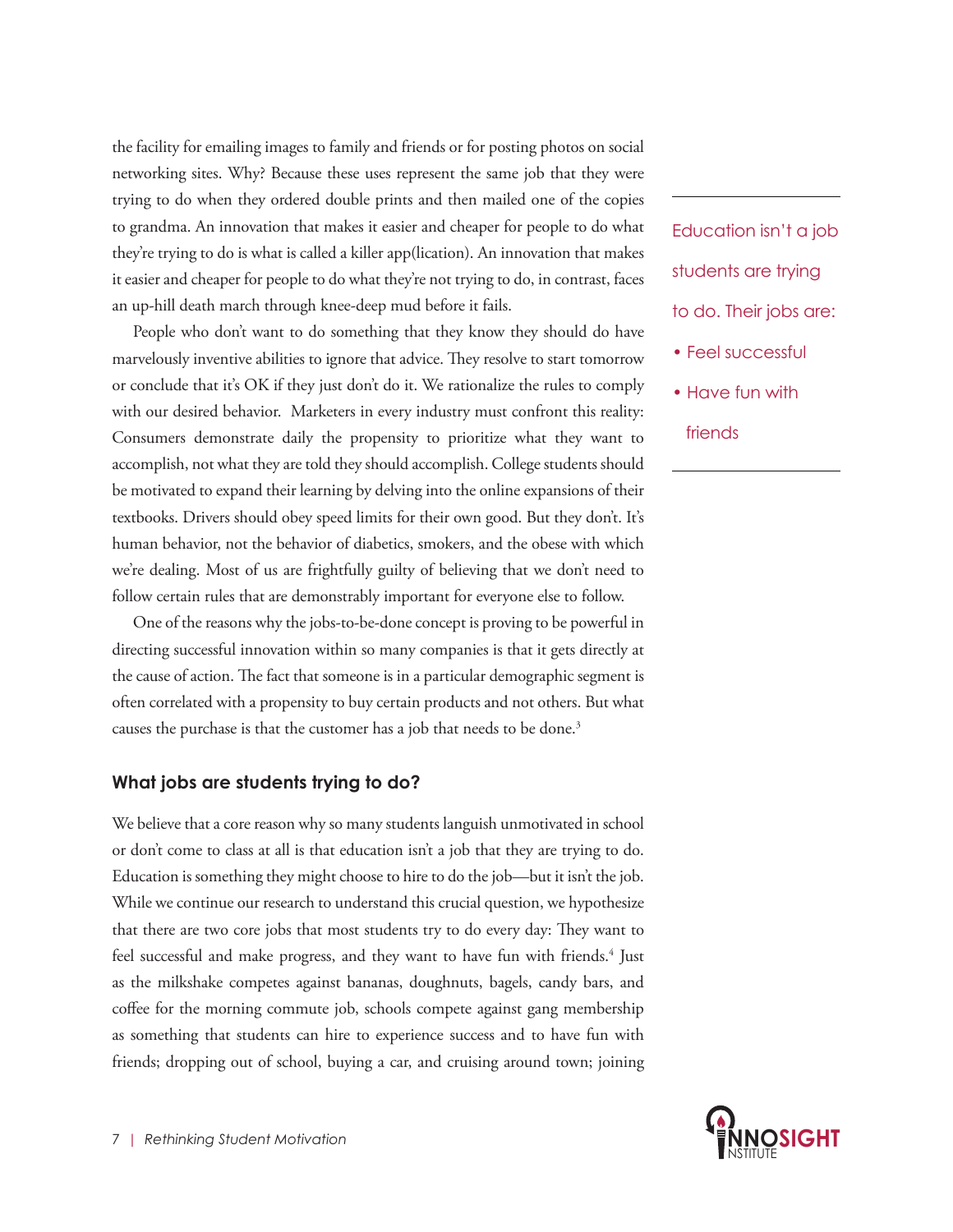athletic teams—whether they are school or AAU-sponsored or are of the pickup or sandlot variety; and video games. Others languish in boredom and do not experience success because they can learn much faster than the pace at which their teachers are setting class.

## Schools compete

#### against:

- Athletics
- Video games
- Gangs
- Employment

How do schools fare against these competitors as something that students can hire to be successful and have fun with friends? Miserably in many cases. The primary mechanisms in most schools for doing these jobs are explicitly separated from education. Activities such as athletic teams and musical and dramatic arts performance groups, which are mechanisms for feeling successful and making progress, are "extracurricular" activities rather than "curricular" ones, which speaks volumes. The key events embedded within our curricula that could help students feel successful—examinations—occur every few weeks. Feedback on whether students actually succeeded is often delayed by another one to two weeks while the teacher does the grading. And when the grades are handed out, the privilege of feeling successful is reserved only for the best students. By design, the rest experience failure.

We often conclude that the top students succeed because they are motivated, and the rest languish in the middle or the bottom of the pack because they aren't. The jobs-to-be-done perspective leads us to a different conclusion. All students are likely equally motivated to feel successful. For some, school is a viable candidate to hire for this job. This group likely includes those whose parents provide a clear link between academic achievement and career success; those whose intellectual capacities were honed through repeated, sophisticated verbal interaction with adults before the age of three; and those whose way of learning or passions matches that of their particular teachers. The students who do not hire school to feel successful are not unmotivated to feel successful. They just don't or can't feel successful at school often it makes them feel like failures. School does not motivate intrinsically. For these students, schools just can't compete against other vehicles that they can hire for feeling success. Motivation operates through a different causal mechanism than most of us have assumed traditionally.5

# **Integrating to do the job**

One of our most important observations in the jobs-to-be-done dimension of our innovation research has been that most companies are not integrated correctly, given the job for which customers are hiring their product. When a company understands

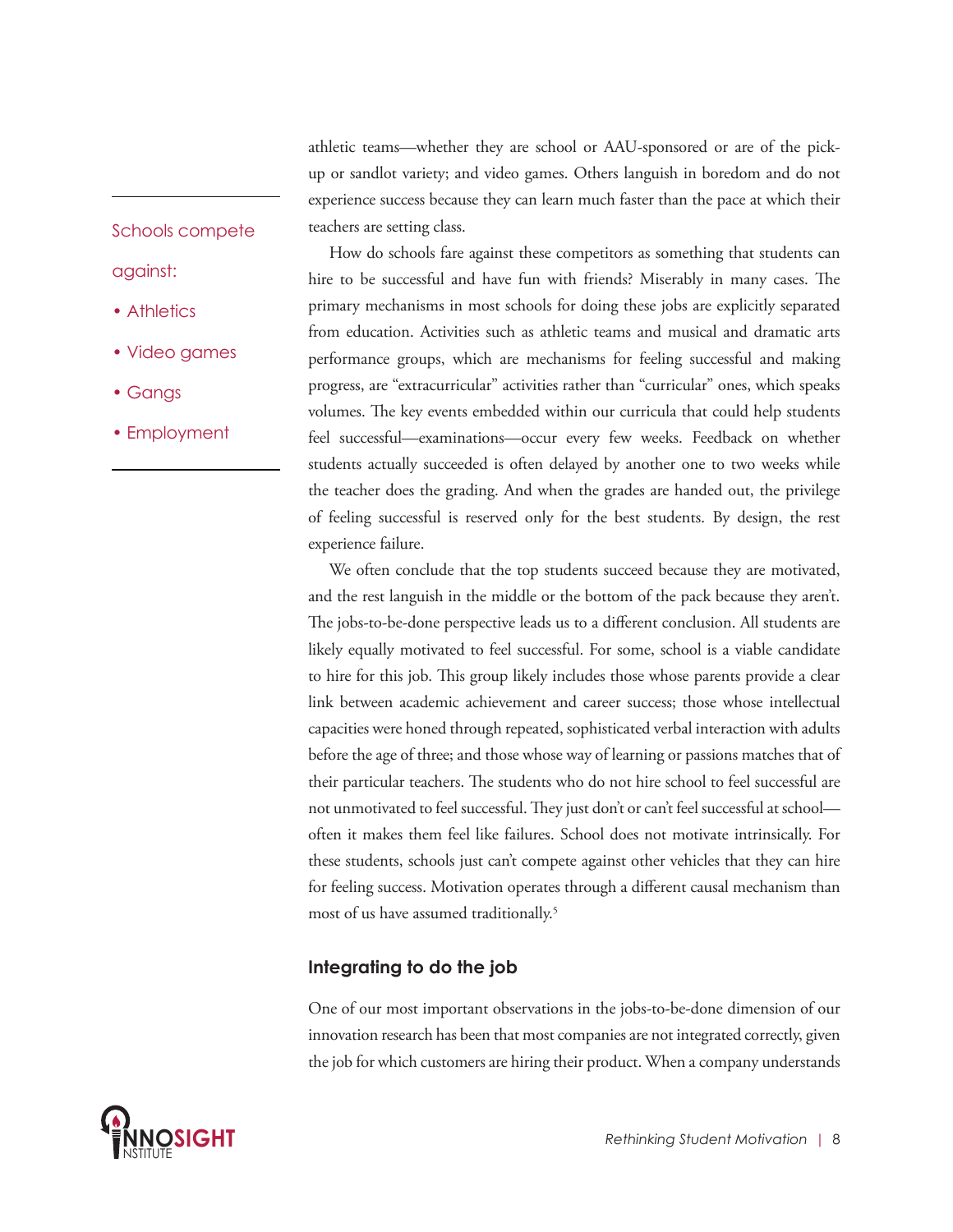the job its customers need to do and then integrates its activities to do the job as well as possible, it typically develops strengths that competitors struggle to copy.

There are three levels in the architecture of a job. At the highest level is the job itself—the fundamental result that the customer needs to achieve. Every job has a functional, a social, and an emotional dimension—and the importance of these elements of the mix varies from job to job. For example, "I need to feel like I belong to an elite, exclusive group" is a job for which products with luxury brands such as Gucci and Versace are hired. In this case, the functional dimension of the job isn't nearly as important as its social and emotional dimensions. In contrast, the jobs for which a delivery truck might be hired are dominated by functional requirements.

The second level in the architecture is comprised of all of the experiences in purchasing and using the product or service that its vendor must provide so that they sum up to "nailing" the job perfectly.

Once innovators understand what these experiences must be, they can then implement the third level in the architecture of a job: They can integrate properly by knitting together the technologies, ergonomic features, packaging, training, support and service capacities, distribution and retailing systems, and branding and advertising strategies that are required to provide each of the experiences necessary to do the job perfectly.

If you don't understand what the customer is trying to accomplish, you don't know what experiences in purchase and use you need to provide. And if you don't understand what these necessary experiences are, you are likely to integrate the elements of your enterprise in ways that are irrelevant to what your customers are trying to accomplish. By illustration, consider what the understanding of the "morning commute" job that the customers were hiring milkshakes to do for them enabled the fast-food restaurant to do: 1) they improved the product in ways that otherwise would have been counterintuitive (making it more viscous; stirring in tiny chunks of fruit); 2) they could move the dispensing machine in front of the counter so that customers could serve themselves; and 3) they could equip the machine with a prepaid "swipe card" system so that customers could dash in, "gas up," and go, without ever having to wait in a line. Each element of this system had existed in the restaurant. But integrating them together in this way was an insight that could only have emerged through understanding the job that customers were hiring the milkshake to do. Providing the experiences in purchasing and use to do the job of placating children (the other job that customers hired the milkshake to do) would entail a very different sort of integration.

If you don't understand what the customer is trying to accomplish, you don't know what experiences in purchase and use you need to provide.

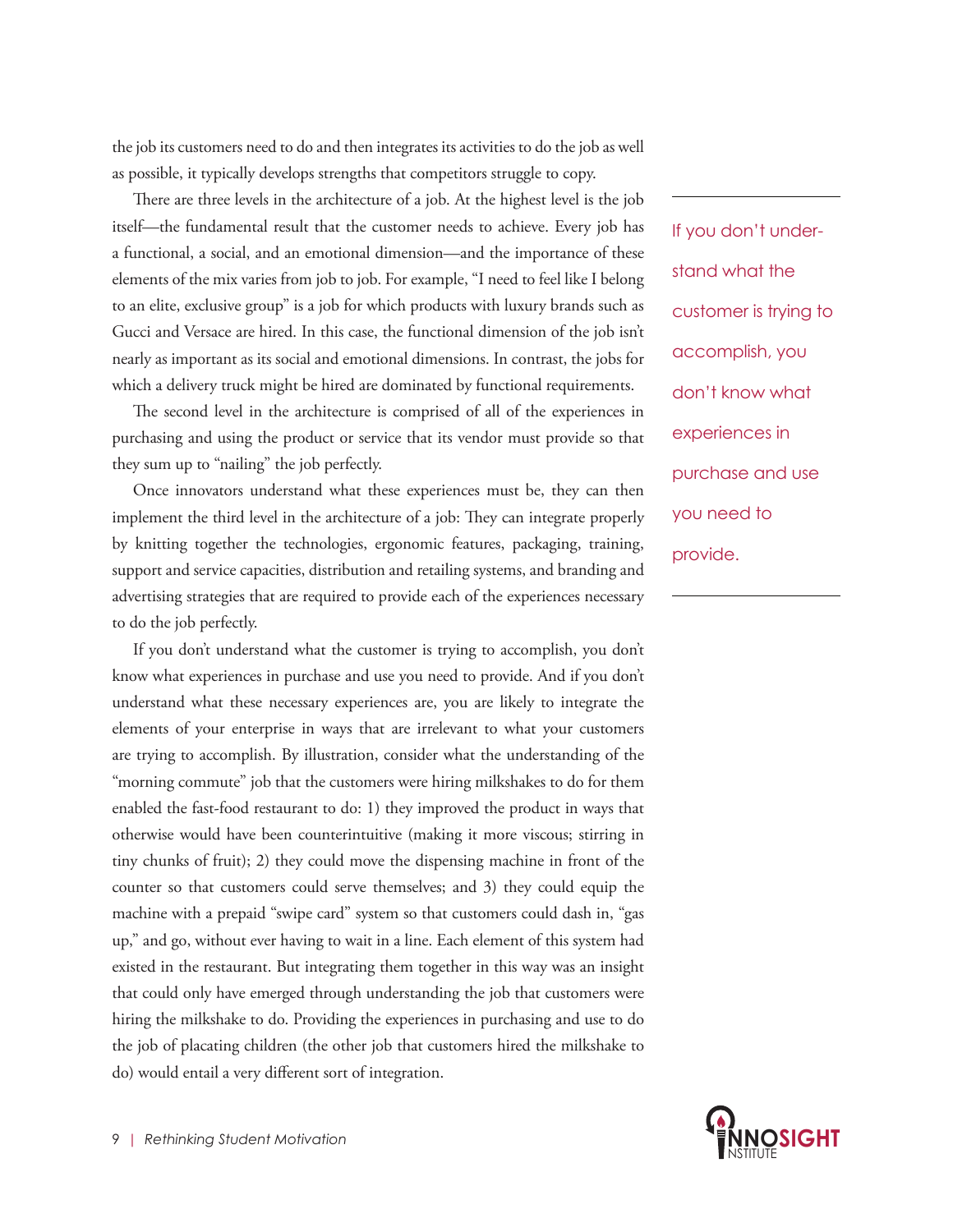In our research, companies in industries that seem to be notorious for high prices and poor customer service almost always aren't integrated to help customers get a specific job done. We suspect that executives of the companies that comprise these industries think that they are integrated, in that each element that is required for customers to buy and use their product or service exists. But the elements are not knit together in a way that provides the experiences required to do the job perfectly.

Consider colleges and universities. Their major lines of organizational structure are typically drawn by academic field: departments of mathematics, physics, French, economics, classics, and so on. The reason for structuring universities in academic departments is to facilitate the faculty's ability to interact with others who share common interests and expertise, and to help them publish in specialized academic journals so that they can achieve tenure. As a result of these structures, college education for most students entails repeated bouncing back and forth in a cumbersome way between departments and administration to get their education. And colleges incur extraordinary overhead expenses to deal with the fact that few of them are organized in ways to optimize the flow of students through the requisite experiences.<sup>6</sup>

In contrast, when we see companies that have reputations for delighting their customers with their quality and cost, the root cause of this ability generally is that they view their market's structure—intentionally or unintentionally—in terms of jobs-to-be-done. This enables them to integrate, or tightly couple, the relevant functions in their companies to provide the experiences in purchase and use that sum up to nailing different jobs perfectly.

As an example, IKEA is organized to do a particular job very well: "We need to furnish this apartment today!" Consequently it is integrated very differently from other low-priced furniture retailers. IKEA engages its own designers directly and exclusively to create knockdown lightweight furniture kits that customers can retrieve from the warehouse, take home, and assemble themselves, without having to wait for delivery professionals. It designs pieces of furniture that are explicitly meant to be temporary, not heirlooms. IKEA offers childcare for its customers because unfettered concentration on furniture purchases is an importance experience; and it positions an affordable cafeteria at the midpoint of the winding journey through the store so that customers can refuel for the second half. Although IKEA has been slowly rolling out across America for 30 years; even though its "formula" is open for all to inspect; and despite the fact that its owner is the third wealthiest man in

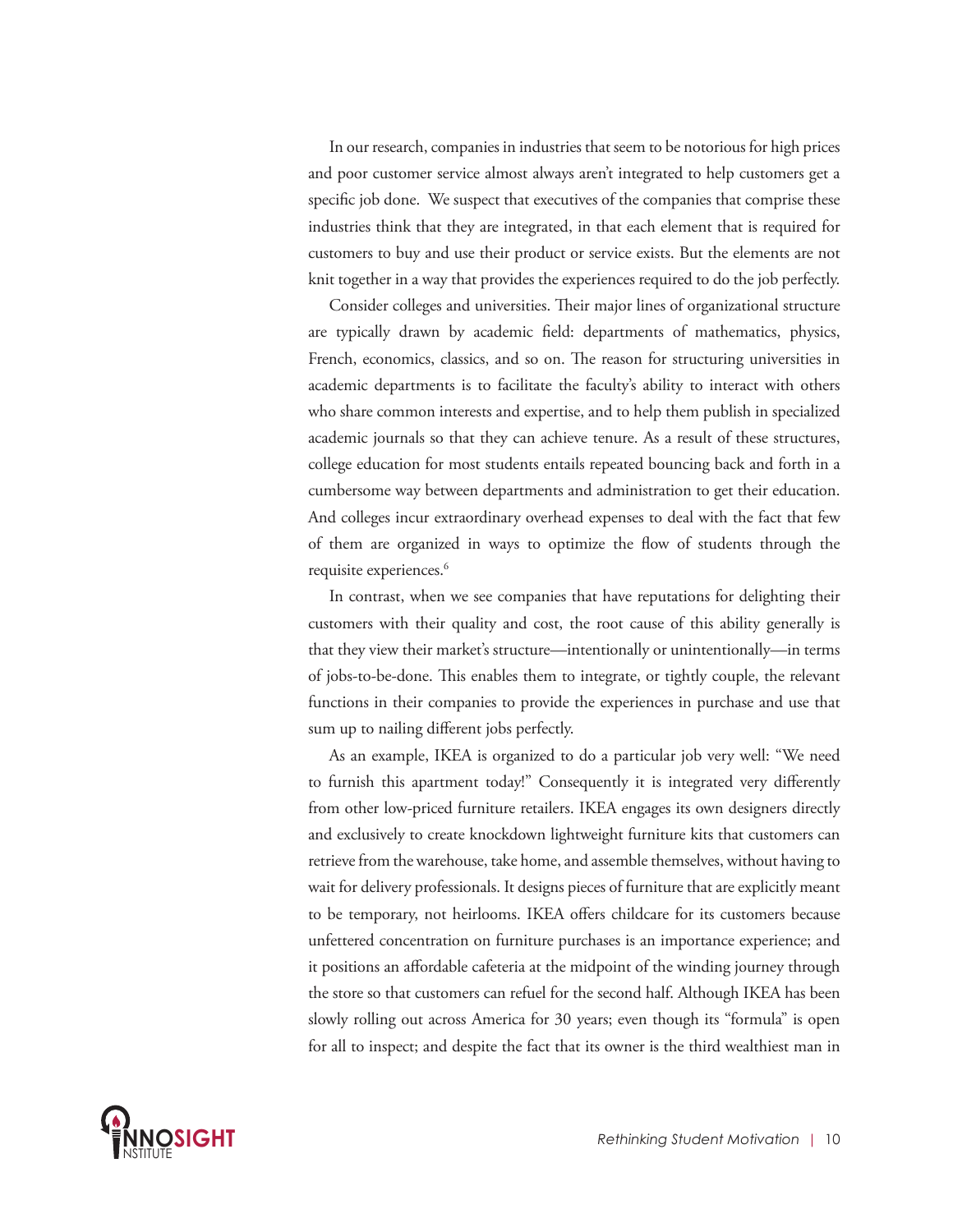the world, nobody has copied IKEA. Nobody. The reason? We believe that because other furniture retailers regard their market as structured by product category and price point, they don't even see the need to integrate differently; and they therefore rarely are hired to do this job.

If IKEA executives someday were to decide that they wanted to diversify into other jobs, they would need to set up separate business units in order to achieve the integrated structure required to provide the experiences appropriate to those jobs. For instance, there is another job in the furniture realm which might be characterized as, "For 20 years we've been living with the furniture we bought in graduate school. It's time that we furnished our house with nice furniture that we'll spend the rest of our lives with—heirlooms that we can give to our children." Helping customers do this job would entail a very different type of integration that would have to be achieved within a different business unit.

#### *Schools are integrated incorrectly*

Just as the companies that offer poor service at high prices do, K-12 educators have, by and large, framed the structure of their world by product categories and by demographic—the subjects taught in the curriculum and the students of different ages sorted by grade level, for example. Because of this framing, instead of viewing their task as enabling their students to do the job that they're trying to do, educators operate as if the delivery of education (their product) is their objective. The activities in schools generally are not integrated in ways to help students be successful every day—even though doing so is crucial to having schools nail their own jobs, which are increasingly to educate every student adequately and have each one graduate from high school.7

Do you recall how, in response to customer feedback in our milkshake story, the company kept improving the features of the product and yet had no impact on sales? It wasn't until the restaurant understood what the "morning commute" job was that it became clear that they had been improving the milkshake along dimensions of performance that were irrelevant to the job for which it was being hired. Understanding the job helped them see that they weren't just selling a product. They needed to provide the experiences required to do the job perfectly.

When unmotivated student "customers" aren't buying what the schools are offering—as evidenced by where they are spending their time and attention—school administrators and teachers often have worked extraordinarily hard to improve the

Educators operate as if the delivery of education (their product) is their objective. School activities are generally not integrated in ways to help students be successful.

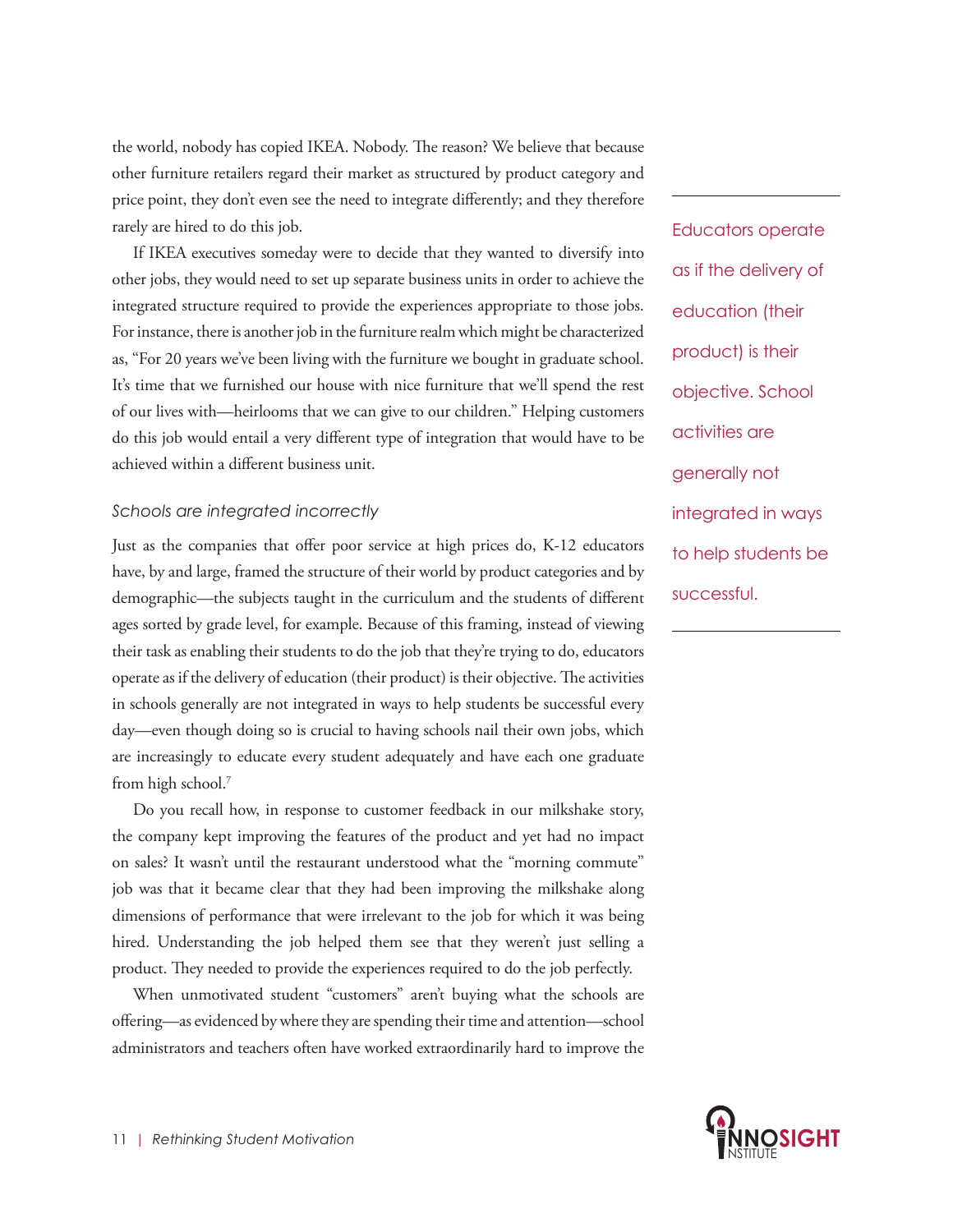features of their products, in the hopes that more interesting or compelling lessons, textbooks, and media might resolve the problem of student motivation. They are solving the wrong problem.

What might correct integration, that helps students feel successful every day, look like? Some schools, like the Big Picture schools, follow a "project-based" learning strategy, in which students are organized into teams and then undertake meaningful projects that require them to master the reading, writing, math, science, and social science skills that the school wants them to learn. This integrates the delivery of curriculum with experiences that enable students to feel successful and have fun with their friends every day.<sup>8</sup>

One reason why we take an assertive position in *Disrupting Class* on the wisdom of using computer-based learning as the mechanism for achieving student-centric learning is that by the very nature of software, achievement can be integrated with the delivery of content in ways that help students feel successful while they learn, every day. Often this comes in the form of reviews or examinations that are built into the software, which require students to demonstrate mastery before they can move to the next body of material. Feedback can be delivered frequently and in bite-sized pieces, as necessary, to help each student feel successful. In traditional monolithic batch instruction, in contrast, examinations are offered every few weeks. Then, because this system is designed to categorize students as excellent, average and below average, it causes most students not to feel successful as they learn.<sup>9</sup>

There is mounting evidence that students' learning is maximized when content is delivered "just above" their current capabilities—not too much of a stretch, and not too easy. Customization to the "just above" level for each student is much easier to achieve in software than in the current monolithic delivery model of most schools.<sup>10</sup>

#### *Couch potatoes and jobs-to-be-done*

An important implication of the jobs-to-be-done model of market structure is that a job can exist independently of a market for products or services that might be hired to do that job. When we see a customer not hiring anything to do a particular job, it does not necessarily mean that he or she does not have that job to do. Rather, it may simply mean that there is nothing available for hire.

Here is an example. One of the most publicized successes in the economic development of impoverished nations is Grameen Telecomm in Bangladesh, launched by Nobel laureate Muhammad Yunus. After building out a wireless infrastructure, the company loaned money to a carefully chosen woman in each



With computerbased learning, achievement can be integrated with the delivery of content in ways that help students feel successful while they learn.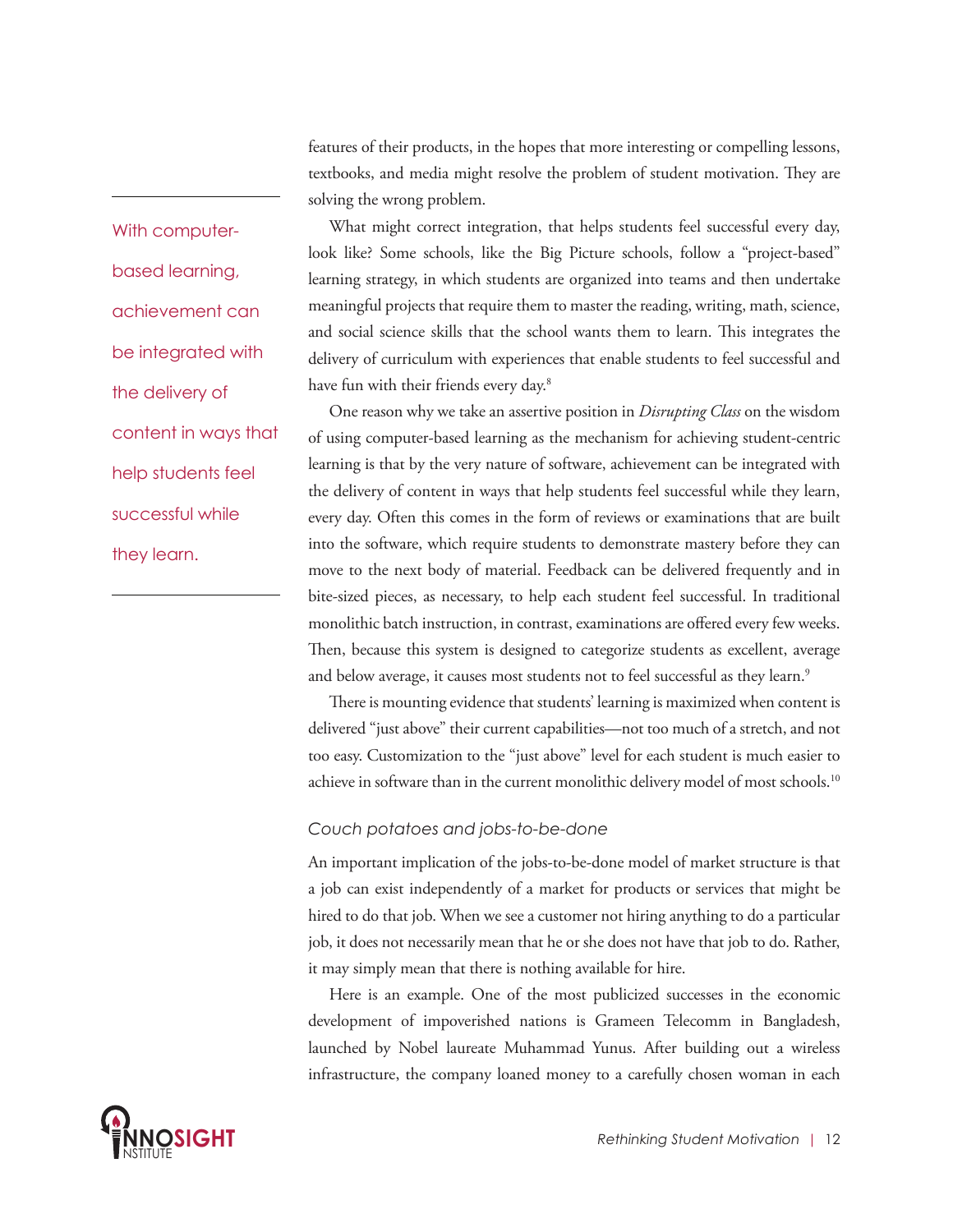village so that she could buy a wireless telephone. Others in the village could then pay a fee to this "telecomm entrepreneur" in order to use her telephone.

One of the most common uses was by farmers who were ready to take their crops or animals to market. Prior to the Grameen phone, the farmers had to choose which town to go to without knowing in advance what was being paid in that town for their particular animals or crops. And when they arrived in that town, the buyer had all the pricing leverage because the buyer could decline to buy, while the farmer needed to sell. The Grameen phone enabled farmers to call to each town in their region before starting their journey, to learn where the best prices were being paid, and to lock in a price before they made the trip. The job—to know in advance of travel where the best prices were—had existed for centuries. But the market of services that could be hired to do this job did not exist until Yunus and his colleagues conceived of and implemented this service.

We hypothesize that the need to feel successful is a job that every child has. When children listlessly spend hours each day watching television, we do not believe that it is evidence that those particular children don't have the "feel successful" job to do. Rather, we suspect that there just isn't anything in their lives, given their circumstances or context, that they can hire to do the job. School might cause them to feel like failures; athletic team membership might similarly cause them to feel like failures; and so on. The fact that there is no "market" in those particular homes for academic, athletic, or work activities whose "wages" include feelings of success and accomplishment does not mean that the job doesn't exist in the lives of those children.<sup>11</sup>

#### *Scaling a solution to this problem*

We noted at the outset that certain teachers in certain schools, by dint of their charismatic teaching style or unique abilities to teach in an engaging way, seem to have "cracked" the motivation problem—but that their solutions or methods seem not to scale well. Do the findings summarized in this paper scale any more readily?

We believe that there are two things that can and must scale. First, the principle must scale—and it can. We must start by correcting the notion that nearly all teachers and administrators hold, which is that education itself is the job. It is not. Rather, it is one of many competing activities, most of which are in non-educational categories, that students can hire to do the jobs of feeling successful and having fun with friends. The principle of correct integration can also be taught—the notion that what must be learned can be knit together with experiences that help students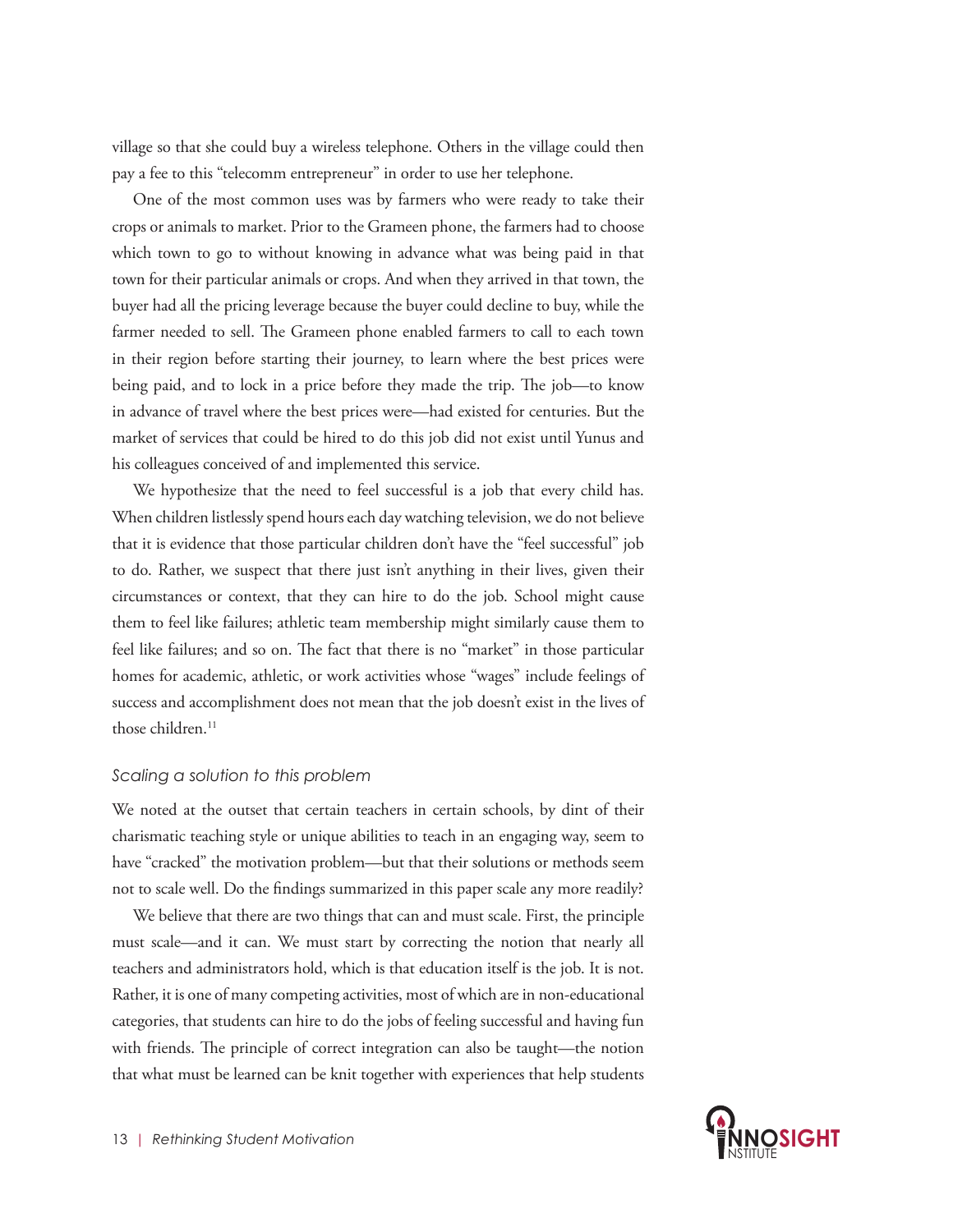experience success every day. We have cited above different examples that have done this knitting. There are many, many other examples of which we are not yet aware.

Software that has been designed with success embedded within it scales readily and economically. The intuition of teachers who have the instinct to conquer motivation does not.

Second, we have observed repeatedly in our studies of innovation that in the beginning stages of an industry, the basic technical problems typically can only be addressed by experts who draw upon their deepest experience and intuition to solve the problems inherent in designing products or services. In the earliest days of the synthetic fibers industry, for example, there were just a few chemists in the world who could create the molecules that comprise the fibers known as nylon, polyester, acetate, and Kevlar—and DuPont employed most of them. There was a similarly small and elite cadre of engineers with the intuition to design mainframe computers—and IBM employed most of them. The same could be said for the early stages of most industries. One result of this expertise-intensiveness was that the initial products were expensive and inaccessible to many people. A second result was that nobody could play these games like DuPont and IBM—because intuition doesn't scale well.

In most of these industries such as synthetic fibers and computers, the technical problems that once had required the intuition of the world's best have now become so well understood that the science underlying their design and manufacture has become rules-based, which has enabled people with much less training and expertise to design and deliver products whose quality is better and whose price is much lower than the experts could achieve in the early years. Their products became affordable, accessible, and consistently high in quality not because the expertise of DuPont's scientists and IBM's engineers was replicated over and over. It was achieved by commoditizing their expertise, so that many people could do it.

A great advantage in creating software that has been designed with success embedded within it is that it scales readily and economically. The intuition of those elite teachers who have the instinct to conquer motivation does not. Online learning changes a teacher's job, and, as it improves, it will enable far more people to do what only the expert intuitive teachers could do before.

As hundreds of thousands of teachers and parents develop methods for knitting success and education together in the years ahead; and as many thousands of them make their solutions available to others in the facilitated networks that we described in *Disrupting Class*, we believe that this integrated solution of success and education will be found to have scaled magnificently against the challenge of student motivation.

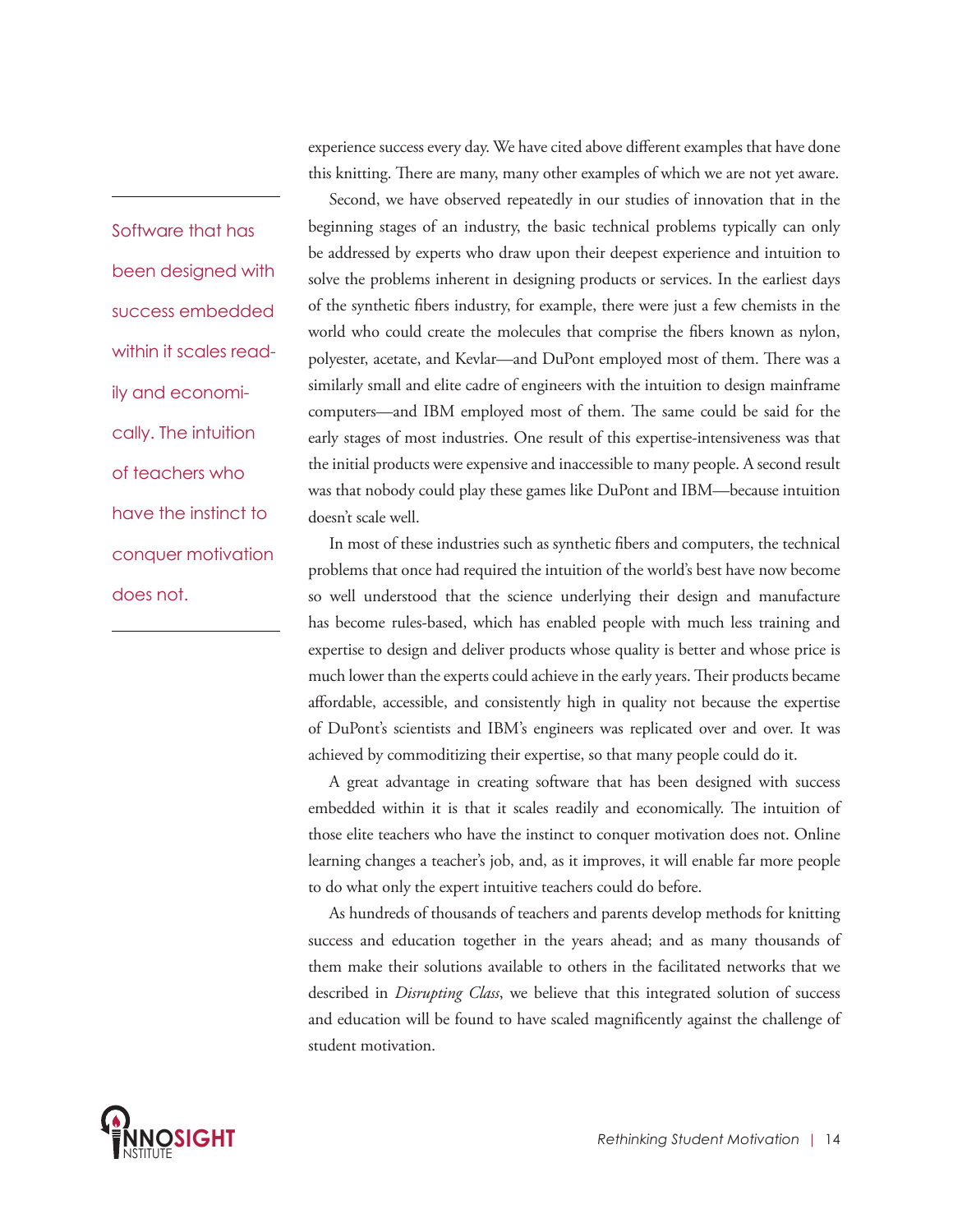#### **Notes**

- <sup>1</sup> We use the term "buying" in this paragraph in the general sense of giving up something in order to get another thing. Students themselves don't pay for their education. But they certainly give up time and energy, and incur opportunity costs that to them are significant, in order to get what schools offer. It is in this sense that we consider students to be customers of our schools. They may or may not "buy" what the schools are offering. And although society is the ultimate customer of public schools, if students do not buy what is being offered, schools will likely not accomplish what society is demanding of them either; those expectations—or jobs—are discussed in Chapter 2 of *Disrupting Class*.
- The descriptions of the product and company in this example have been disguised.
- We describe and discuss the importance of this distinction between causation and correlation in *Disrupting Class*.
- <sup>4</sup> That "seeing their friends" is a principal motivation for kids to come to school has become accepted wisdom among educators. But we thank one of Clayton Christensen's former students, Gunnar Counselman, for the profound reminder to us that the job-to-be-done model would be useful in framing the challenge of motivation.

In addition, Bob Moesta—one of the original creators of the Job to be Done framework and an honorary fellow of Innosight Institute—is conducting ongoing research to understand further the jobs that children—and others connected to the education system—have to do in their lives. Moesta's early work confirms that the jobs referenced in this paper are indeed among those that children are trying to do.

Furthermore, when we use the phrase "want to feel successful," we do not mean the kind of surface level idea of success that constitutes praising a child no matter how she performed on a given activity under the mistaken idea that building "self-esteem" in this vein is a good idea. Instead we mean true success, where the student in fact accomplishes and achieves something real and makes progress. A discussion of the perils of the former can be found in George Will's discussion of Po Bronson and Ashley Merryman's book, *NutureShock: New Thinking About Children*. See George F. Will, "How to ruin a child: Too much esteem, too little sleep," Washington Post, March 4, 2010, http://www.washingtonpost.com/wp-dyn/content/article/2010/03/03/AR2010030303075.html.

Further evidence that feeling successful is a primary job that students—and all people—have emerges from the field of neuroscience. As Daniel T. Willingham writes in Chapter 1 of his book *Why Don't Students Like School? A Cognitive Scientist Answers Questions About How the Mind Works and What It Means for the Classroom* (San Francisco: Jossey-Bass, 2009):

Solving problems brings pleasure. When I say "problem solving" in this book, I mean any cognitive work that succeeds; it might be understanding a difficult passage of prose, planning a garden, or sizing up an investment opportunity. There is a sense of satisfaction, of fulfillment, in successful thinking. In the last ten years neuroscientists have discovered that there is overlap between the brain areas and chemicals that are important in learning and those that are important in the brain's natural reward system. ... Many neuroscientists suspect that the two systems are related. Rats in a maze learn better when rewarded with cheese. When you solve a problem, your brain may reward itself with a small dose of dopamine, a naturally occurring chemical that is important to the brain's pleasure system. Neuroscientists know that dopamine is important in both systems—learning and pleasure but haven't yet worked out the explicit tie between them. Even though the neurochemistry is not completely understood, it seems undeniable that people take pleasure in solving problems. ... It's notable too that the pleasure is in the solving of the problem. Working on a problem with no sense that you're making progress is not pleasurable.

<sup>5</sup> Similar to our approach in *Disrupting Class*, this assertion has not been inductively derived from large-n studies of students. Rather, it is drawn primarily from looking at the education industry

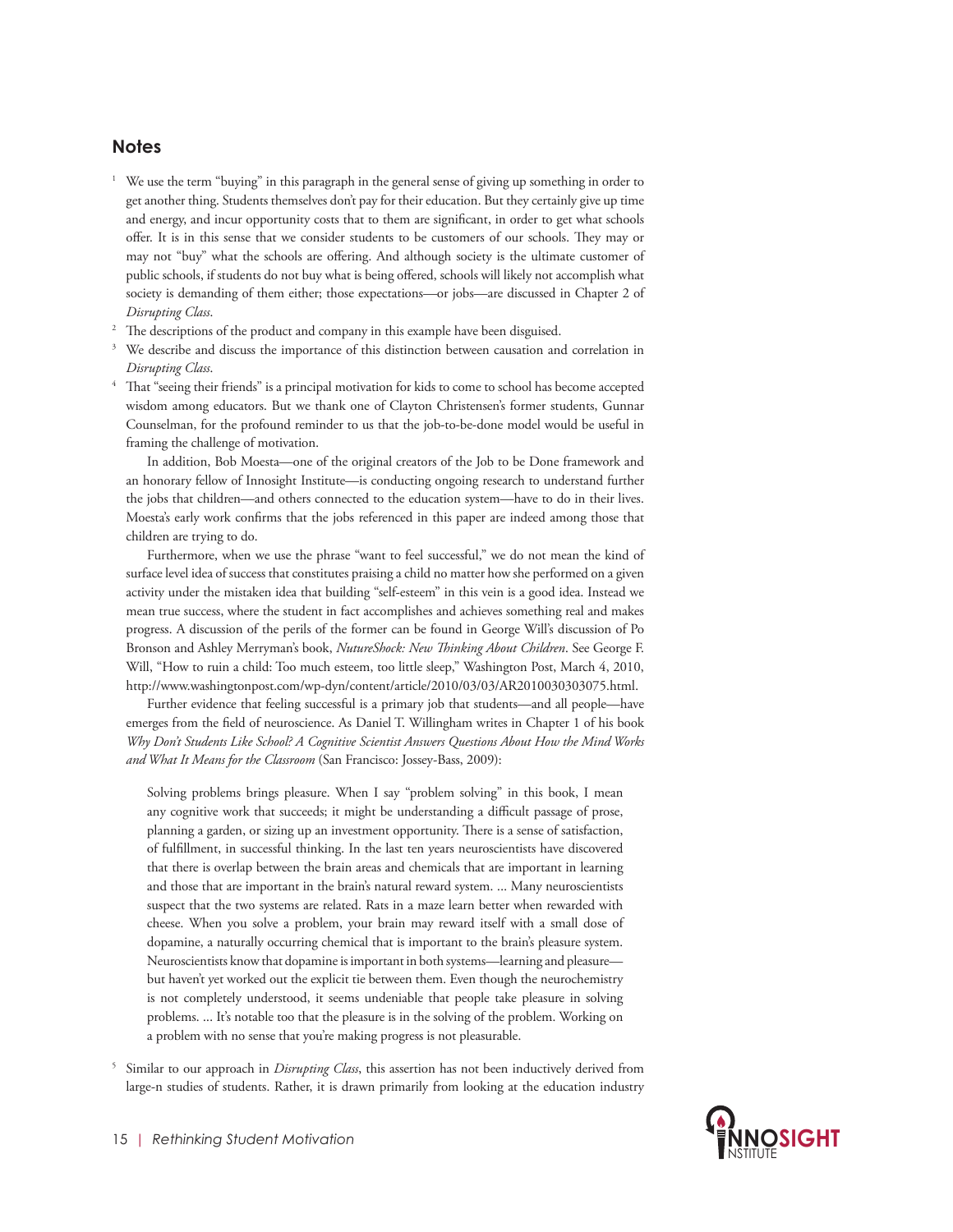through the lens of one of our theories on how successful innovation works. We invite other scholars and foundations to explore and test these ideas, and pledge our support to their efforts.

- <sup>6</sup> Important exceptions are Western Governors University, an online university, and Brigham Young University-Idaho. The leaders of these schools, whose mission is to help students learn rather than to facilitate faculty research, are designing models that optimize the learning flow for students. For certain research universities the traditional departmental structure is more appropriate. Findings that breakthrough insights typically occur at the intersection of disciplines, however, suggest that the departmental structure doesn't optimize the productivity of research, either. For a rich discussion of the history behind the university's structure and its evolution—as well as more information about Western Governors and BYU-Idaho, see Anya Kamenetz's *DIY U: Edupunks, Edupreneurs, and the Coming Transformation of Higher Education* (White River Junction, Vermont: Chelsea Green Publishing, 2010).
- As mentioned above, we discuss the jobs that society has historically hired schools to do in Chapter 2 of *Disrupting Class*. An interesting case study emerges from this perspective. College Summit is a national non-profit organization that helps high schools raise their college enrollment rates by building a college-going culture. College Summit does this by attacking the jobs that high school students have so that schools can in turn accomplish their jobs. Its founder, J.B. Schramm, has observed that most high schools try to lower their drop-out rate by encouraging students to "not drop out." The problem with this approach, however, is that "not dropping out of high school" is not a job that students have to get done. In high school their jobs are much more about gaining access to a better future—either through attending college or getting a job. When the schools with which College Summit works change their approach to help the students solve their jobs—by being relevant to helping them attend college or gaining access to a better job—dramatically higher numbers of students stay in school and graduate. As a result, schools accomplish their job, too, which is to raise their graduation rate.

This illustrates a point that plays out in many industries. When offering a product or service that will rely on the adoption and use of multiple stakeholders, for the product to take off, it must fulfill the jobs of all the stakeholders or else it will not work for any of the stakeholders.

Another interesting case history to consider along these lines is that of the beginning of Wireless Generation. Many companies have offered products or services that they could see would improve student learning—if only teachers would just use them correctly! Many an education technology company has struggled with this—and few have lived to tell about the struggles. Wireless Generation had such a product with its mobile educational assessment solutions, but unlike most education technology companies, its product became a success. What was the difference? Just as in the story about digital photos, most education technology companies are not offering a product that helps a teacher do more efficiently what they are already trying to do and prioritizing, and instead have the result of layering "just one more thing" on top of a teacher's already busy work day. By contrast, Wireless Generation's handheld device helps its target teachers do more easily something that they were already doing—and it allows them to do it with greater ease so it improves and simplifies their lives rather than further complicates them.

- <sup>8</sup> Dennis Littky, the co-founder of the Big Picture schools, also makes the point that another key element for students is to feel important and intrinsically valued. As a result, for them to hire schools, the work often needs to be meaningful and valuable to the larger community beyond the school. Extracurricular activities do this well in many cases, but regular schoolwork often does not.
- We suspect that some of our readers will want to remind us that Asia is filled with classrooms filled with attentive students sitting row-by-row in large classrooms, being lectured to in a monolithic manner, and yet seeming to be highly motivated. We would remind readers that poverty is still a powerful extrinsic motivator in many of these countries and explains much of this, as discussed in the Introduction of *Disrupting Class*.
- <sup>10</sup> This idea relates closely to the notion of the Zone of Proximal Development, which was developed by Lev Vygotsky, a Soviet psychologist. See the Wikipedia entry, "Zone of proximal development,"

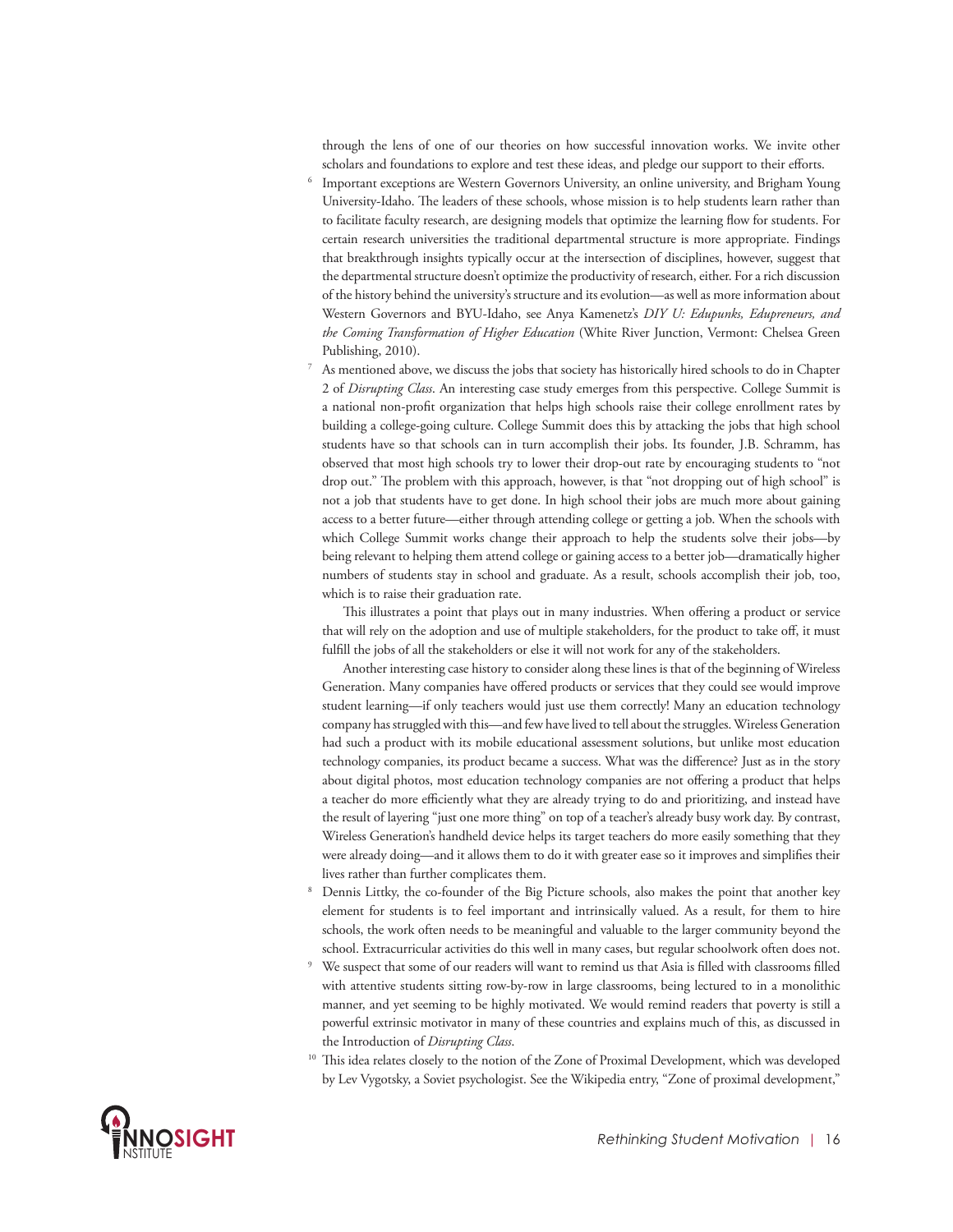for a high-level summary of the concept at http://en.wikipedia.org/wiki/Zone\_of\_proximal\_ development#cite\_note-4, accessed April 7, 2010, 1:43 p.m. An often cited definition of this term is, "the distance between the actual developmental level as determined by independent problem solving and the level of potential development as determined through problem solving under adult guidance, or in collaboration with more capable peers" as written in his own work (see L.S. Vygotsky: *Mind in Society: Development of Higher Psychological Processes* (Cambridge: Harvard, 1978), p. 86.).

In addition, another way to talk about this concept can be found in an excerpt from Harvard Professor Paul Peterson's engaging new book, *Saving Schools: From Horace Mann to Virtual Learning*, in which Peterson quotes Willingham from his book *Why Don't Students Like School?* Peterson says: "Cognitive scientist Daniel Willingham provides an explanation for the power of customized learning. "Working on problems that are of the right level of difficulty is rewarding, but working on problems that are too easy or too difficult is unpleasant." Paul E. Peterson, *Saving Schools: From Horace Mann to Virtual Learning* (Cambridge: Harvard, 2010) p. 253.

<sup>11</sup> As Terry Behrendt, the founder of the Learning Centers program in Wichita Public Schools, which offers an opportunity for drop-outs to earn high school diplomas and at-risk students to recover credits through the use of online learning, said in an Innosight Institute case study: "I have yet to meet a kid that did not want to succeed in their own way. Most of the time they just do not know how to succeed or what the next steps are." Katherine Mackey, "Wichita Public Schools' Learning Centers: Creating a new educational model to serve dropouts and at-risk students," Innosight Institute, March 2010, p. 5.

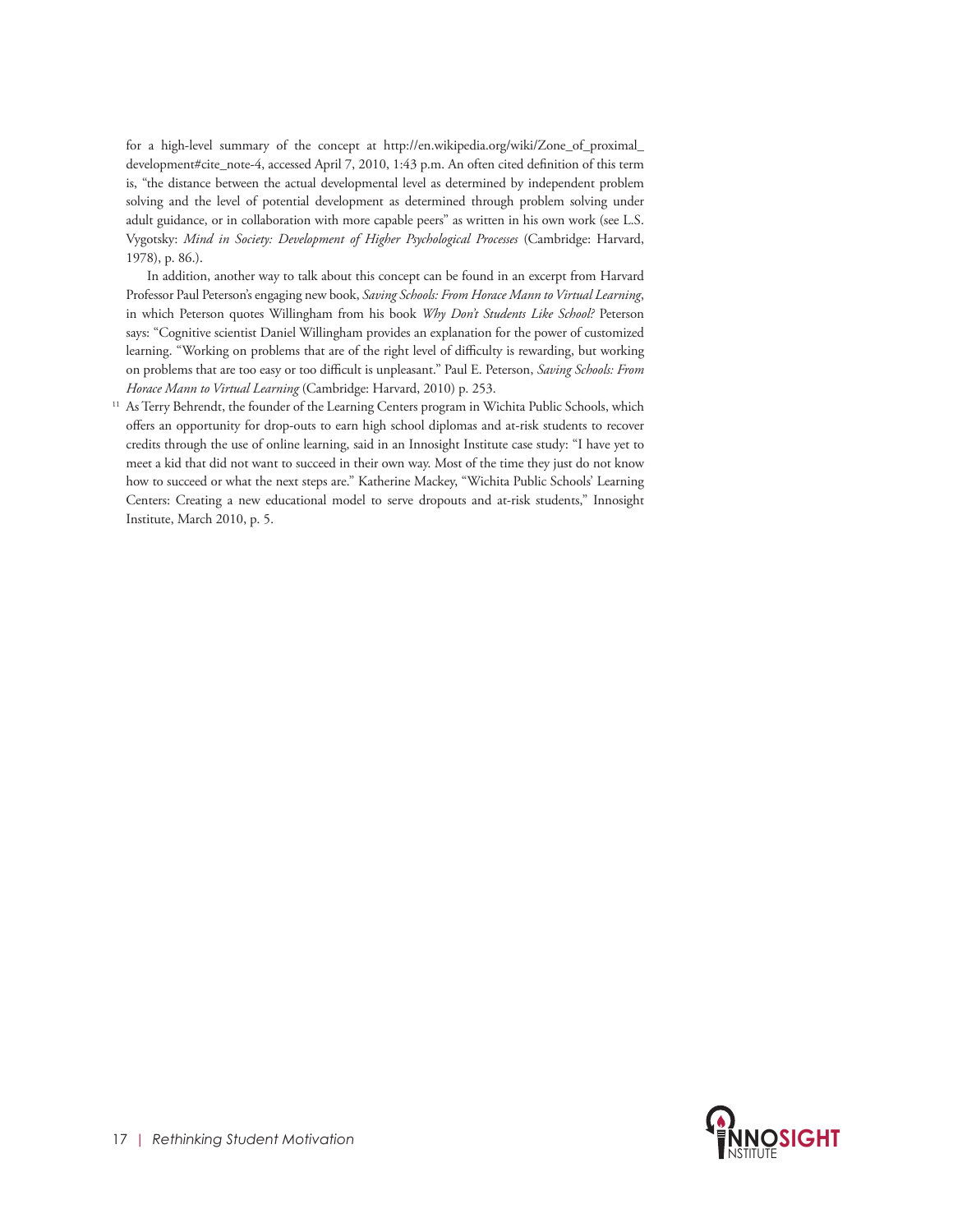# **About Innosight Institute**

Innosight Institute, founded in May 2007, is a 501(c)(3) not-for-profit think tank whose mission is to apply Harvard Business School Professor Clayton Christensen's theories of disruptive innovation to develop and promote solutions to the most vexing problems in the social sector.

# **About Education|Evolving**

Education | Evolving works to improve U.S. education by shifting the focus toward motivating students and teachers through creating radically different ways for young people to learn and for teachers to work. E|E has historically partnered closely with the development of the chartered school movement, and it currently works to promote innovation in learning environments.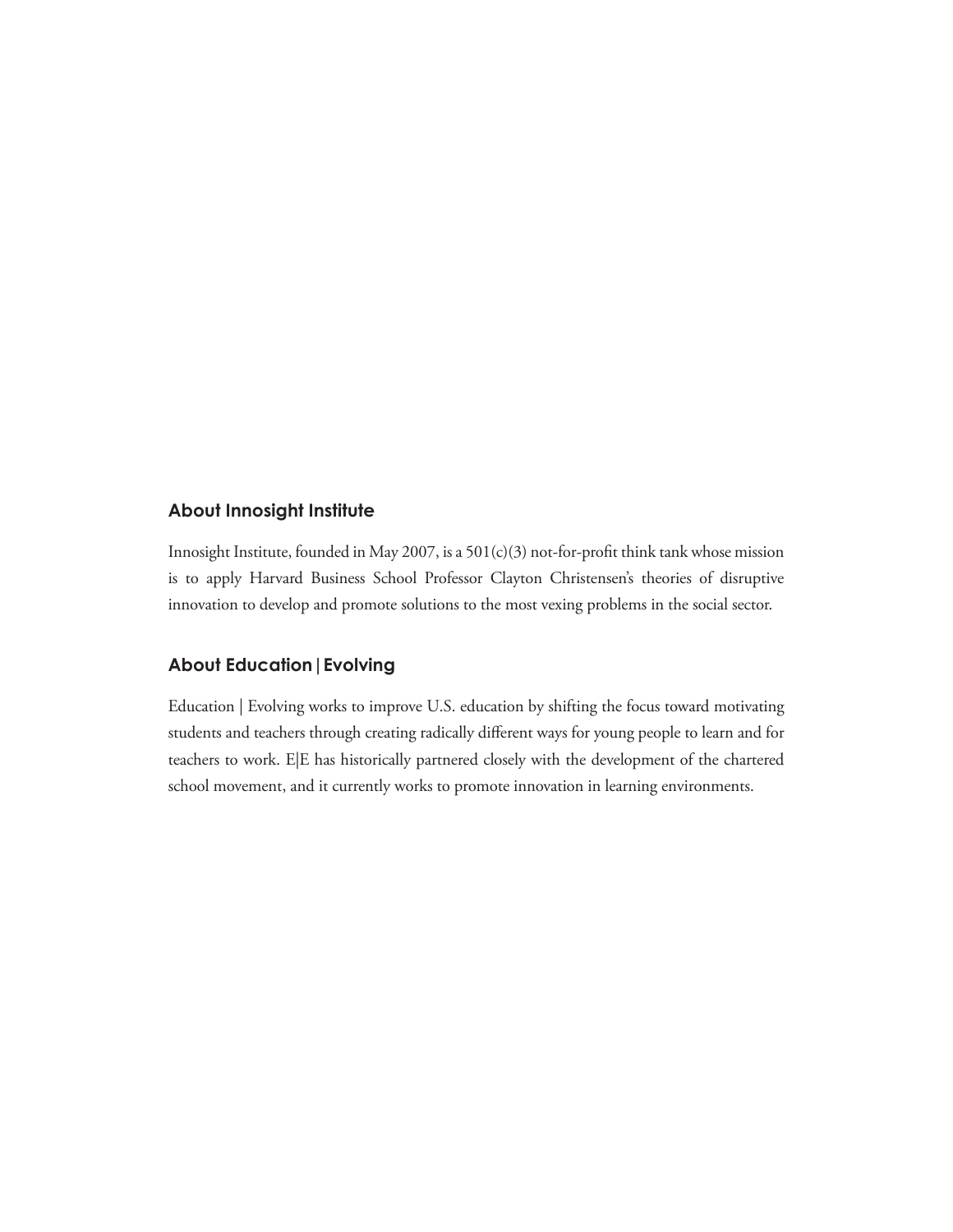# **About the authors**



CLAYTON M. CHRISTENSEN is the Robert and Jane Cizik Professor of Business Administration at the Harvard Business School and is regarded as one of the world's foremost experts on innovation. He is author of the New York Times bestsellers *The Innovator's Dilemma* and *The Innovator's Solution*, and is a cofounder of Innosight Institute.



MICHAEL B. HORN is co-founder and Executive Director of Education of Innosight Institute, a non-profit think tank devoted to applying the theories of disruptive innovation to problems in the social sector. Tech&Learning magazine named Horn to its list of the 100 most important people in the creation and advancement of the use of technology in education.



CURTIS W. JOHNSON is a writer and consultant. He is a partner with the Citistates Group; the managing partner of Education Evolving, a project of the Center for Policy Studies, originators of the chartered schools concept; and a former chief of staff to former governor Arne Carlson of Minnesota. He is coauthor of three books.